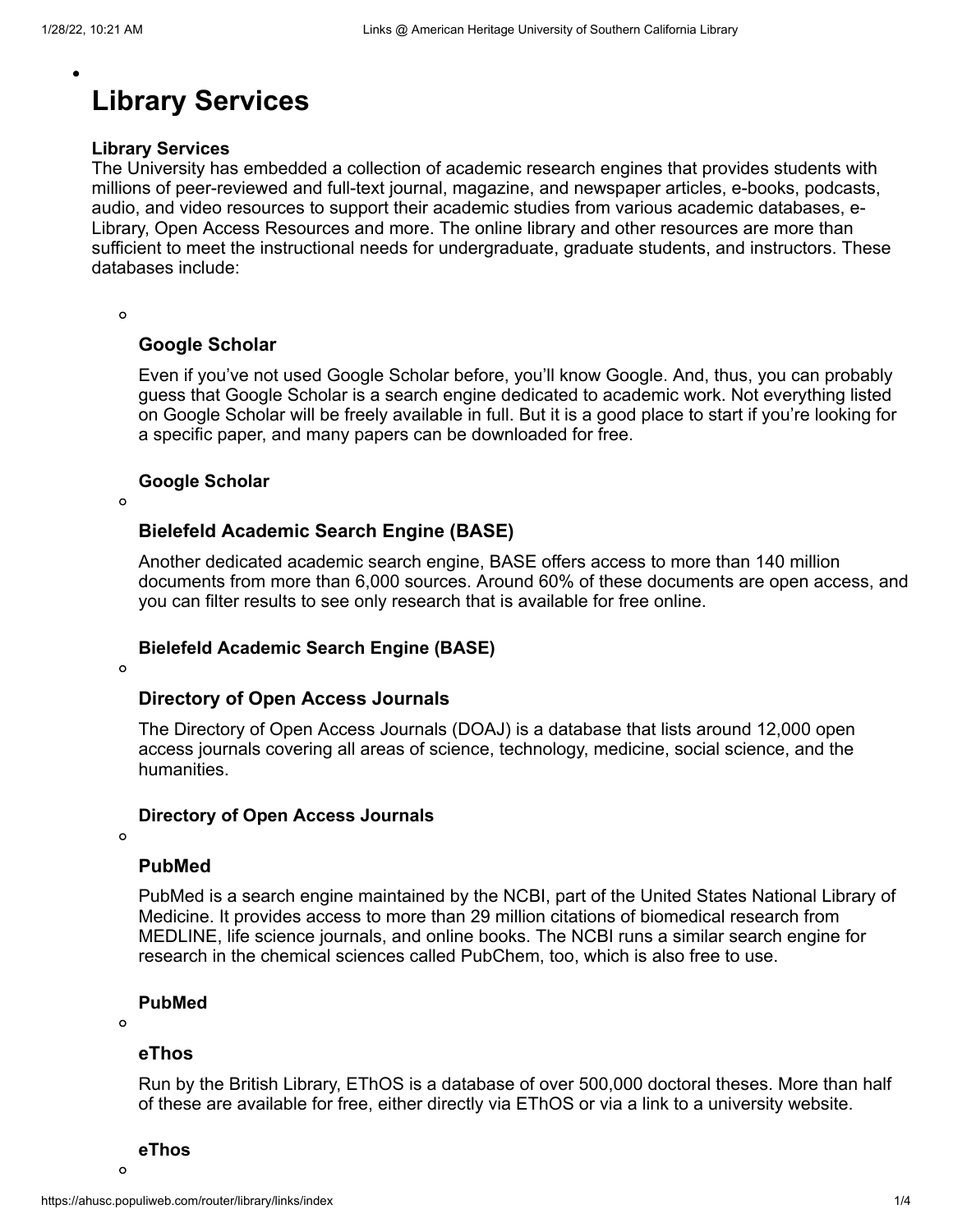# **[SSRN](https://www.ssrn.com/index.cfm/en/)**

SSRN is a database for research from the social sciences and humanities, including 846,589 research papers from 426,107 researchers across 30 disciplines. Most of these are available for free, although you may need to sign up as a member (also free) to access some services.

### **SSRN**

 $\Omega$ 

# **[Semantics Scholar](https://www.semanticscholar.org/)**

Semantic Scholar is an "intelligent" academic search engine. It uses machine learning to prioritize the most important research, which can make it easier to find relevant literature. Or, in Semantic Scholar's own words, it uses influential citations, images, and key phrases to "cut through the clutter."

# **Semantics Scholar**

 $\Omega$ 

# **[PLOS](https://plos.org/)**

PLOS is an open-access research organization that publishes several journals. But as well as publishing its own research, PLOS is a dedicated advocate for open-access learning.

# **PLOS**

 $\Omega$ 

# **[Z-Library](https://z-lib.org/)**

Z-Library is a shadow library and file-sharing project for scholarly journal articles, academic and general-interest books. Z-Library says the project provides access to more than 6,754,720 books and 80,759,561 articles as of April 1, 2021

# **Z-Library**

 $\circ$ 

# **[PDDT Open](https://www.proquest.com/?defaultdiss=true)**

With PQDT Open, you can read the full text of open access dissertations and theses free of charge.

# **PDDT Open**

 $\Omega$ 

# **[JSTOR](https://about.jstor.org/oa-and-free/)**

JSTOR helps students explore a wide range of scholarly content through a powerful research and teaching platform. JSTOR collaborates with the academic community to help libraries connect students and faculty to vital content while lowering costs and increasing shelf space, provide independent researchers with free and low-cost access to scholarship, and help publishers reach new audiences and preserve their content for future generations.

# **JSTOR**

 $\Omega$ 

# **[MBA Depot](https://www.mbadepot.com/)**

Started by a business student for business students, the primary goal of this site is to cut through the clutter of the Internet and tame information overload by bringing you the noteworthy, not the noise. Jeff Blum, an MBA graduate, regularly combs through loads of business publications and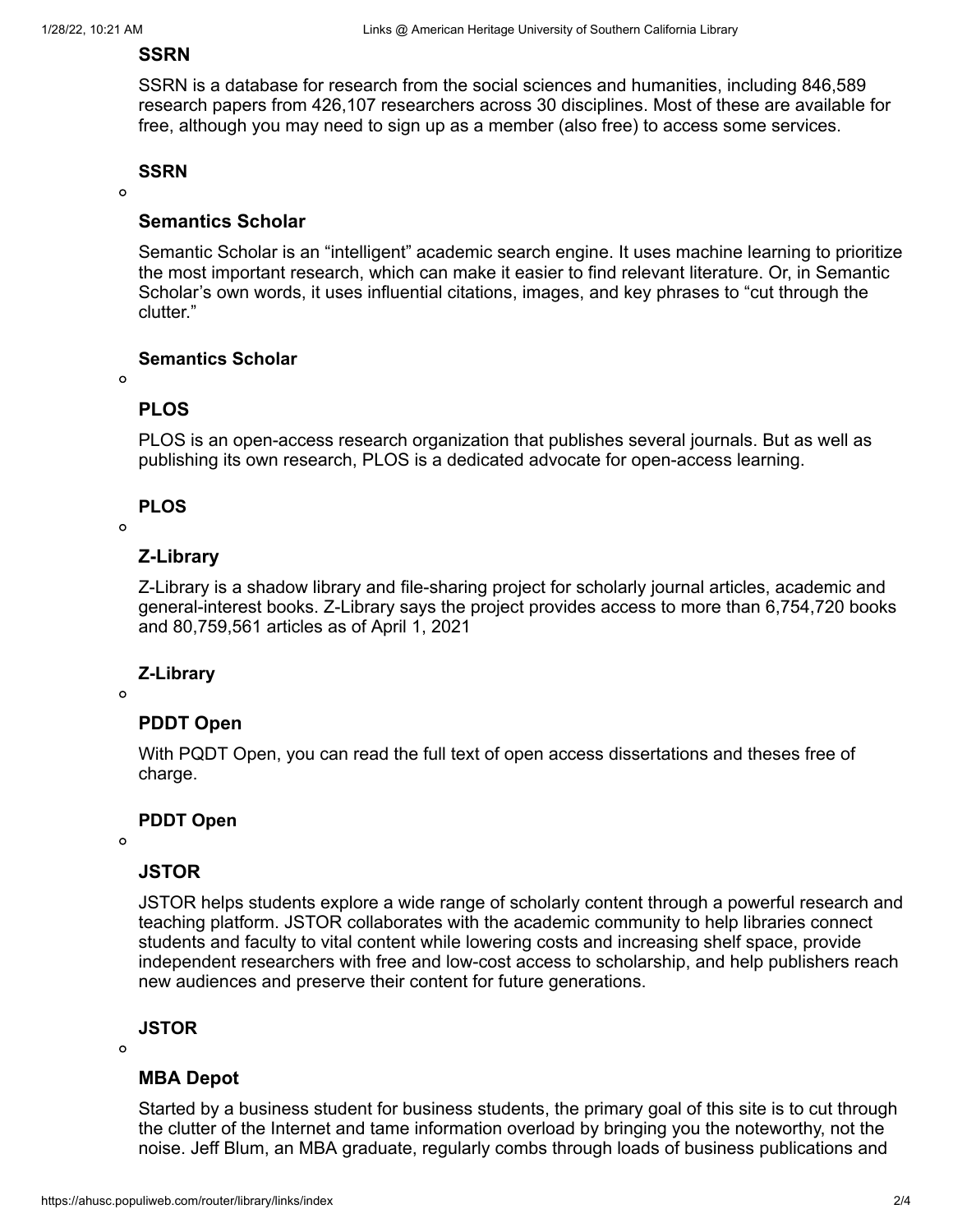hand-picks the best articles so you can save valuable time while keeping up with the best management thinking.

### **MBA Depot**

 $\Omega$ 

### **[Global Edge](https://globaledge.msu.edu/)**

Funded in part by the U.S. Department of Education Title VI B grant, globalEDGE delivers a comprehensive research tool for academics, students and businesspeople. Connect with over 47,000 people using the gE Network while tapping into a directory of over 5000 quality resources. globalEDGE provides tools and resources to efficiently research nearly any international business question you may have.

### **Global Edge**

#### $\Omega$

### **[Investopia](https://www.investopedia.com/)**

Investopedia is the world's leading source of financial content on the web, ranging from market news to retirement strategies, investing education to insights from advisors

### **Investopia**

 $\circ$ 

# **[EBSCO Open Dissertations](https://biblioboard.com/opendissertations/)**

The channels by which today's scholars discover relevant content are varied and wide. In this increasingly complex environment, institutions are seeking strategies to make their students' theses and dissertations as widely visible and cited as possible. With EBSCO Open Dissertations, institutions and students are offered an innovative approach to meeting these goals by driving additional traffic to ETDs in institutional repositories.

# **EBSCO Open Dissertations**

 $\circ$ 

# **[UN-iLibrary](https://www.un-ilibrary.org/about)**

The United Nations iLibrary is the comprehensive global search, discovery, and viewing source for digital content created by the United Nations. Initially launched in 2015, the UN iLibrary was updated in December 2020 to incorporate new features such as an interface in all six official UN languages and a search feature by Sustainable Development Goals.

### **UN-iLibrary**

 $\Omega$ 

# **[Logos by Faithlife](https://www.logos.com/features)**

Contains many free Christian resources including books and magazine articles. It also provides software that can be downloaded onto the user's device and used as an app.

# **Logos by Faithlife**

 $\Omega$ 

# **[BPubs.com](http://www.bpubs.com/)**

BPubs.com is a directory-based Internet search engine that strives to cover the topic of Business Publications. By eliminating the noise of "homepages, index pages, and other extraneous website components", our users are able to extract what they truly searching for – content. Our target audience of corporate and business users will become repeat visitors because we save them time finding the information they need.